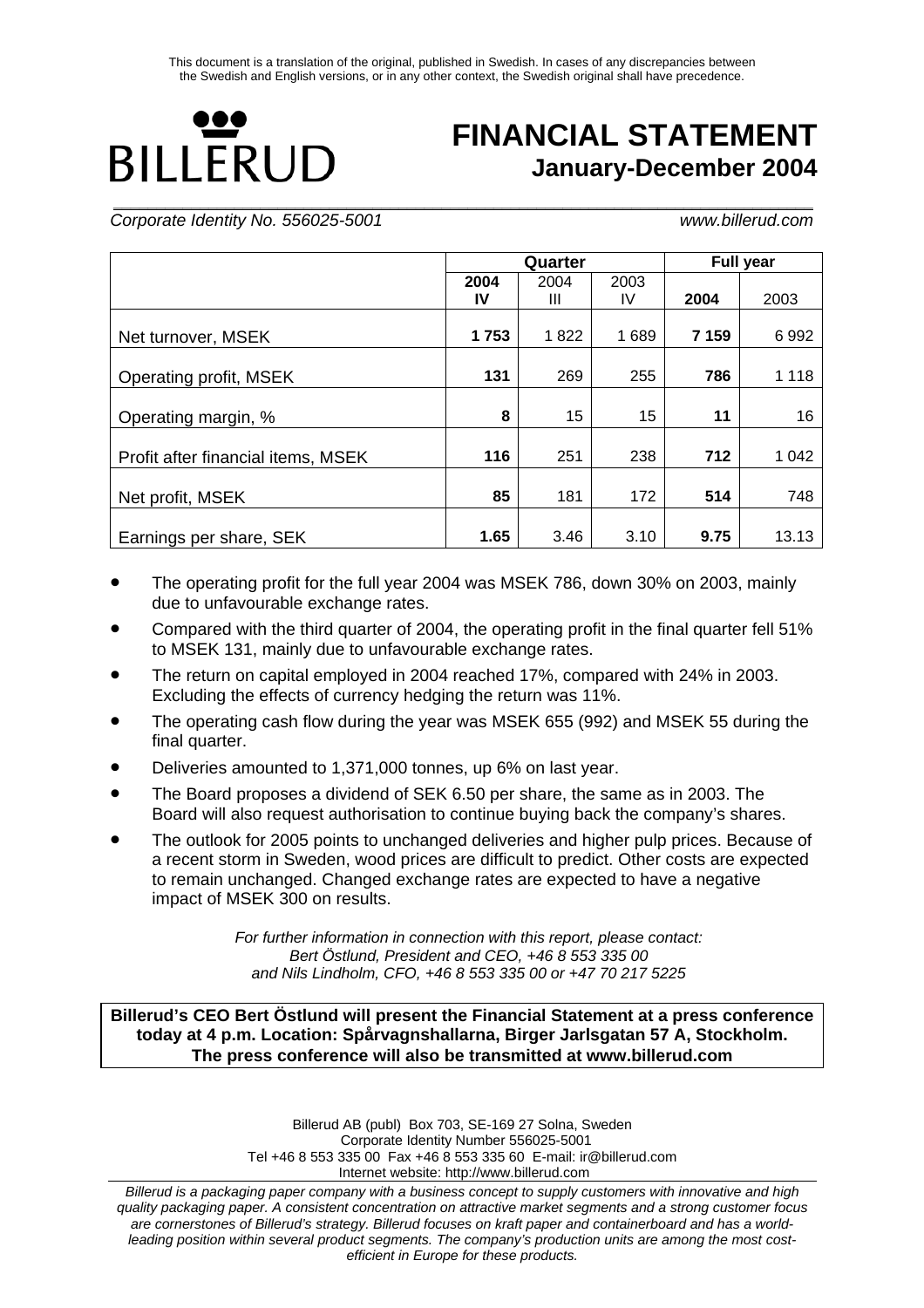### **Billerud Group**

#### **Market**

Deliveries during the final quarter amounted to 352,000 tonnes, up 4% on the third quarter. For 2004 as a whole, deliveries amounted to 1,371,000 tonnes, up 6% on 2003. The increase in deliveries is primarily due to Billerud's increased production capability.

Deliveries of packaging paper in the final quarter reached 274,000 tonnes, up 3% on the third quarter. For 2004 as a whole, deliveries totalled 1,059,000 tonnes, up 10% on 2003. The acquired mill in Beetham, UK, accounted for around 4 percentage points of the increase.

Pulp prices fluctuated considerably in 2004. The price of long fibre sulphate pulp was USD 560 per tonne at the start of the year and climbed to reach USD 660 by the summer only to fall in the autumn to USD 580. By the end of the year the price was up again at USD 620 per tonne. Billerud's deliveries of market pulp amounted to 78,000 tonnes during the final quarter, up 7% on the previous quarter. For 2004 as a whole, deliveries totalled 312,000 tonnes, down 3% on 2003. The reduction was due to the fact that around 23,000 tonnes were delivered internally to the acquired mill in Beetham.

### **Sales and results**

#### *Final quarter*

Net turnover for the quarter was MSEK 1,753, down 4% on the previous quarter, mainly due to a slightly different product mix and unfavourable exchange rates.

The operating profit was MSEK 131, down MSEK 138, or 51%, on the previous quarter. The fall was mainly due to unfavourable exchange rates including the effects of a currency hedge, but a changed product mix and higher costs also had a negative effect. The higher costs are partly seasonal and partly due to higher costs for imported wood at the end of the year.

Comments on the earnings trend for each product area are made on page 5.

Net financial items amounted to MSEK -15.

#### *Full year 2004*

Net turnover amounted to MSEK 7,159, up 2% on the previous year. The increase was mainly due to the acquisition of Beetham, which added net turnover of MSEK 250 during the year.

The operating profit was MSEK 786, down MSEK 332, or 30%, on 2003. The difference is due to the following components (figures in MSEK):

| Increased deliveries and production volumes | $+200$ |
|---------------------------------------------|--------|
| Lower sales prices (in local currencies)    | - 170  |
| Higher costs                                | - 30   |
| Effect of unfavourable exchange rates       | - 330  |
| Total effect on results (rounded off)       | - 330  |

Higher costs are the net effect of several factors. Higher wood prices increased costs by around MSEK 90, mainly in the second half of the year. This was partly compensated for by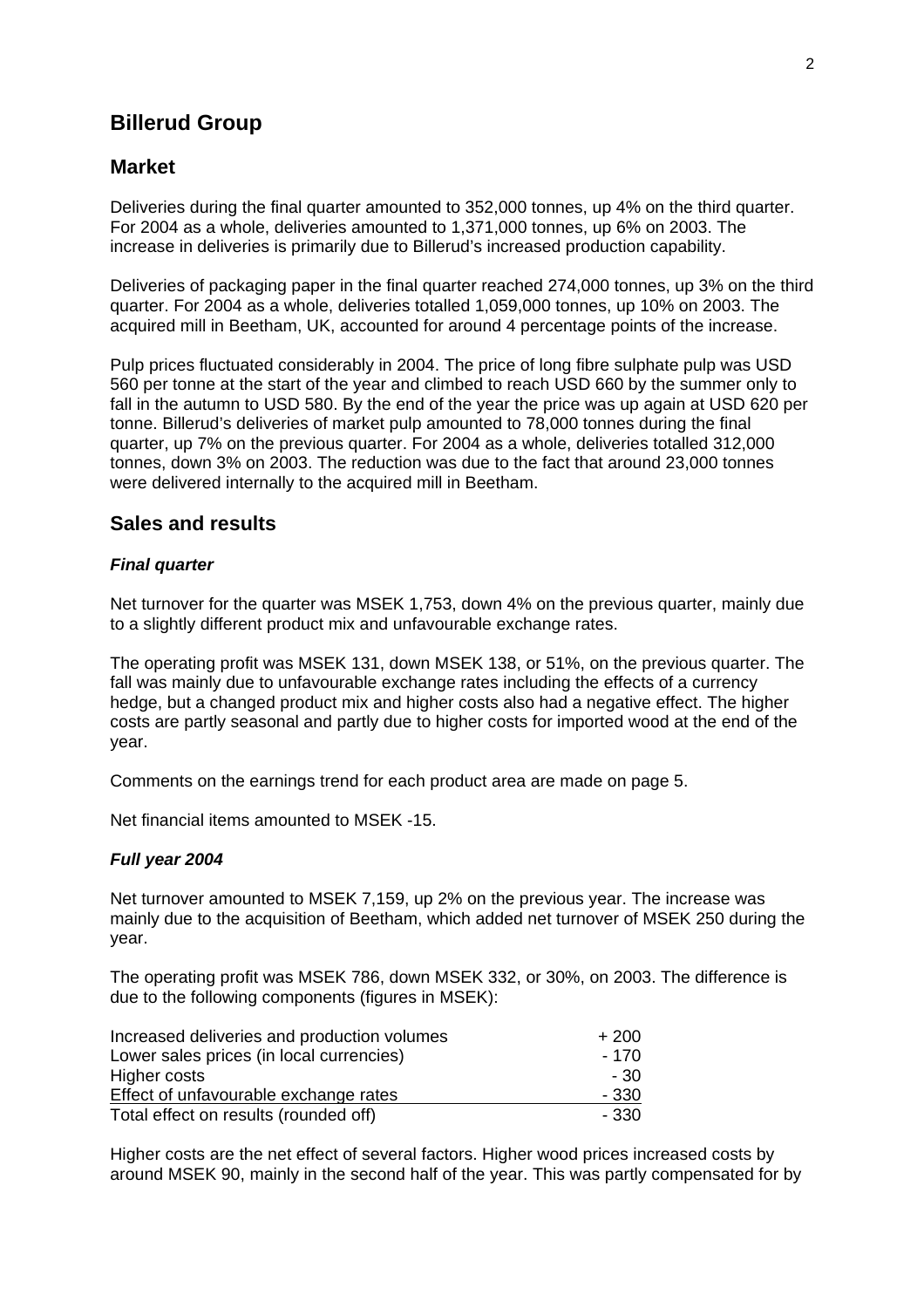reduced costs, mainly energy costs, where lower oil consumption and the full-year effect of so-called electricity certificates were the biggest items. During 2004 the sale of electricity certificates had a positive effect of MSEK 120 (55) on results. This is reported in the operating profit as a reduction in electricity costs.

The effects of currency and electricity price hedging are commented upon below.

Net financial items were MSEK -74, up MSEK 2, or 3%, on 2003 due to lower interest rates.

The estimated tax cost was MSEK 198, corresponding to a tax rate of 28%.

### **Foreign exchange exposure**

During 2004 net flows were hedged at the following rates: EUR/SEK 9.25 (9.30), USD/SEK 8.61 (10.18) and GBP/SEK 13.54 (14.42). Currency hedging in 2004 had an overall positive effect of MSEK 314 (500), of which MSEK 86 occurred in the final quarter. Of the total for the full year. 14% was due to EUR, 85% to USD and 1% to GBP.

Billerud's outstanding currency contracts as of 31 December 2004 had a market value of MSEK 106. The share of contracts corresponding to accounts receivable affected results in 2004. Other contracts, i.e. outstanding contracts as of 31 December 2004 not corresponding to accounts receivable, had a market value of MSEK 74.

Currently, Billerud has hedged around 71% of estimated net flows in EUR over 12 months, around 54% of estimated net flows in USD over 12 months and around 52% of estimated net flows in GBP over 12 months at the rates shown below. 63% of hedged amounts are in EUR, 32% in USD and 5% in GBP. In addition, 50% of net flows in DKK have been hedged, which represents around 0.4% of the total hedged sum.

| <b>Currency</b> | Q 1 2005 | Q 2 2005 | Q 3 2005 | Q 4 2005 | Q 1 2006                 | Average<br>rate |
|-----------------|----------|----------|----------|----------|--------------------------|-----------------|
| <b>EUR/SEK</b>  | 9.15     | 9.24     | 9.18     | 9.20     | $\overline{\phantom{0}}$ | 9.19            |
| USD/SEK         | 7.25     | 7.10     | 7.09     | 6.86     | 6.86                     | 7.08            |
| <b>GBP/SEK</b>  | 13.17    | 13.13    | 12.85    | 12.67    | $\overline{\phantom{0}}$ | 13.01           |
| <b>DKK/SEK</b>  | 1.21     | 1.21     | 1.21     | 1.21     | $\overline{\phantom{0}}$ | 1.21            |

#### **Hedged exchange rates**

### **Hedging of electricity prices**

Billerud consumes around 1.6 TWh of electricity annually, of which around 1.1 TWh is acquired from external suppliers and the rest is produced in the company's mills. At present around 75% of the purchase in 2005 is hedged. I

### **Investments and capital employed**

Investments amounted to MSEK 568 gross, of which MSEK 115 was for energy investments, which are described below, and the remainder, MSEK 453, was for other investments, including the start of the biological treatment plant at Gruvön (around MSEK 99) and increased capacity for sack paper and kraft paper at Skärblacka.

As previously announced the Board has decided to invest MSEK 1,050 in programmes to reduce energy costs at the three pulp and paper mills in Sweden. These investments include new turbines for back-pressure power, a rebuild of the bark boilers at all three mills and new electricity supply at the Gruvön mill.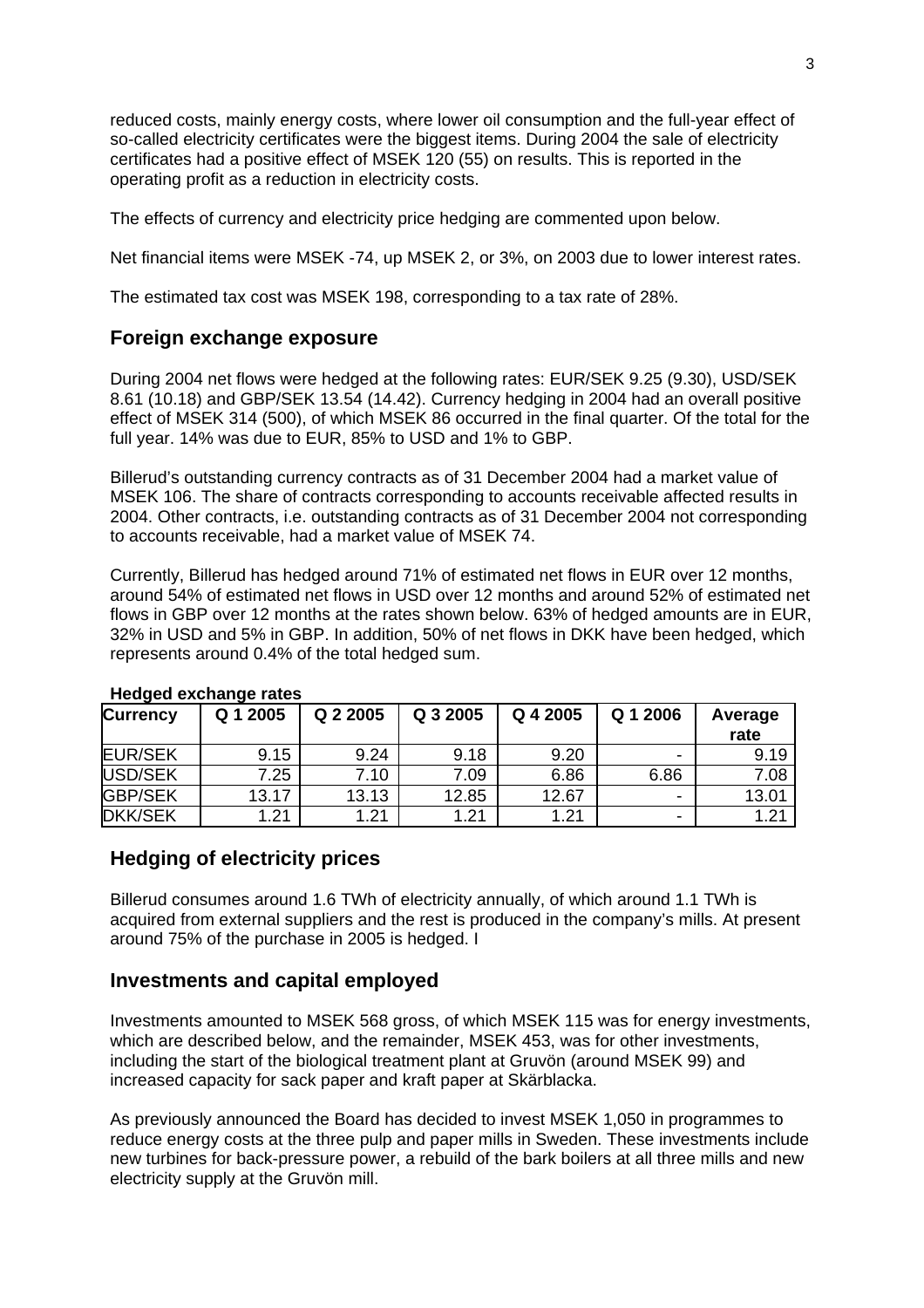These investments will approximately double the company's generation of electricity, which will mean that self-sufficiency will rise from around 30% to around 60%. Oil consumption is expected to fall from the current level of around 45,000 m<sup>3</sup> to 15,000 m<sup>3</sup>. Heating oil will be replaced by bio-fuel. The new equipment will be brought on stream from the second half of 2005 up to the end of 2006. The investments more than match Billerud's requirements for financial return and the repayment period is less than five years.

Depreciation in 2004 amounted to MSEK 400. Billerud has established an investment framework that corresponds to the depreciation level. The energy investments, however, are outside this framework.

Billerud's capital employed amounted to MSEK 4,511 as of 31 December 2004, compared with MSEK 4,424 at the end of 2003. The increase is mainly due to the acquisition of Billerud Beetham and the somewhat higher investment level during the year. The increase was reduced by higher liabilities due to deferred tax.

The return on capital employed was 17%, compared with 24% for the full year in 2003. The return on shareholders' equity after tax was 17%. If the positive effects of currency contracts are excluded, the return was 11% in 2004.

### **Cash flow and financial position**

Cash flow from current activities during the period amounted to MSEK 1,219. Compared with the previous year cash flow was affected negatively by a lower operating surplus but affected positively by lower tax payments. Ongoing investments are higher than in the previous year, mainly due to the energy projects that have started. In total, operating cash flow amounted to MSEK 655, which was down MSEK 337 on 2003.

The acquisition of Billerud Beetham affected cash flow by MSEK 222, of which MSEK 209 was payment for shares and the assumption of net debt. The remaining amount is due to costs of around MSEK 6 in connection with the take-over and costs of around MSEK 7 for changes in the sales organisation. Cash flow in the company from the acquisition date is reported in the cash flow statement.

During the period MSEK 346 was paid in dividends and MSEK 317 in share buy-backs. A total of MSEK 663 was therefore paid out to shareholders.

External borrowings increased by MSEK 258 during the period and liquid assets increased by MSEK 25. Net debt increased by MSEK 249.

The Group's net debt/equity ratio at the end of the period was 0.48, compared with 0.38 at the end of 2003 and 0.47 on 30 September 2004. The increase in the net debt/equity ratio during 2004 was mainly a consequence of the acquisition of Billerud Beetham and is in accordance with Billerud's financial goals.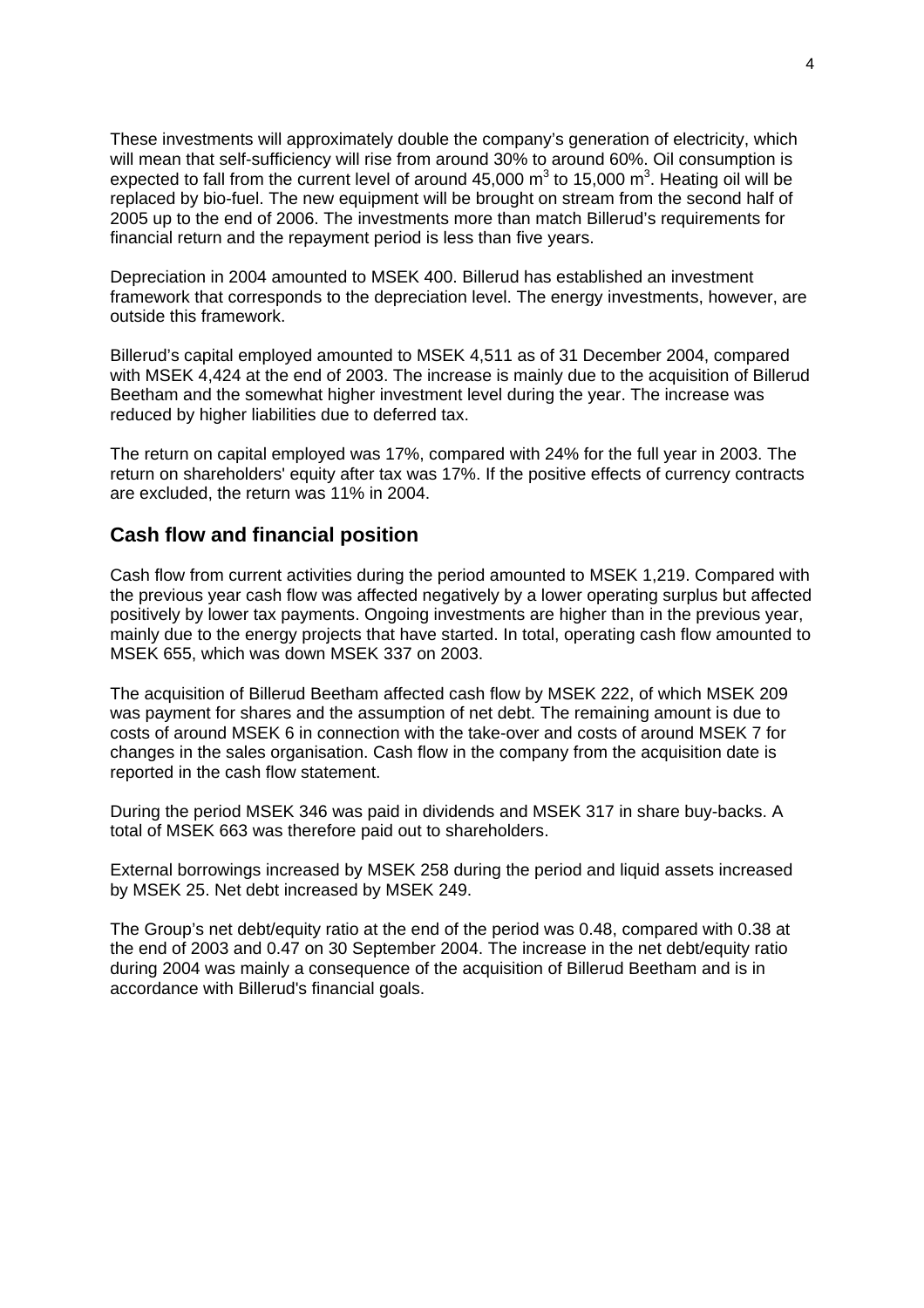#### **Cash flow summary**

|                                                             | Jan-Dec | Oct-Dec | July-Sept | Jan-Dec |
|-------------------------------------------------------------|---------|---------|-----------|---------|
| <b>MSEK</b> (positive figure indicates a reduction in debt) | 2004    | 2004    | 2004      | 2003    |
| <b>Current activities</b>                                   | 1 2 1 9 | 260     | 338       | 1 3 7 2 |
| Current net investments, excluding energy projects          | $-449$  | $-162$  | $-57$     | $-380$  |
| Energy project investments                                  | $-115$  | -43     | $-72$     |         |
| Operating cash flow                                         | 655     | 55      | 209       | 992     |
|                                                             |         |         |           |         |
| Acquisition of Billerud Beetham Ltd                         | $-222$  |         |           |         |
| Cash flow after investments                                 | 433     | 55      | 209       | 992     |
|                                                             |         |         |           |         |
| Dividend                                                    | $-346$  | 0       |           | $-376$  |
| Share buy-back                                              | $-317$  | -88     | -61       | $-401$  |
| To shareholders                                             | $-663$  | $-88$   | $-61$     | $-777$  |
|                                                             |         |         |           |         |
| Other items not affecting cash flow                         | $-19$   | - 6     |           | $-15$   |
| Change in net debt during the period                        | $-249$  | $-39$   | 149       | 200     |

### **Financing**

Interest-bearing loans as of 31 December 2004 amounted to MSEK 1,720. This includes utilisation of a syndicated bank loan of MSEK 224, bond loans of MSEK 741 and utilisation of Billerud's certificate programme of MSEK 726 (of a maximum MSEK 1,000). There is also a convertible debenture with a market value of MSEK 29.

In 2004 Billerud signed a new five-year agreement for a syndicated bank loan worth MSEK 1,200. The loan will be used to refinance Billerud's previous loaning facilities. Bonds have been used for financing to get a better spread of maturity dates. Issued certificates are covered by long-term loan guarantees.

### **Personnel**

The average number of employees during 2004 was 2,623, compared with 2,451 in 2003. The average number of employees thus rose by 172, mainly due to the acquisition of Beetham.

### **Product areas**

Billerud's activities consist of three product areas – Kraft paper, Containerboard and Market pulp – which are strongly integrated in terms of production, making them hard to identify for accounting purposes. Risks and opportunities do not differ significantly between the product areas. Billerud has chosen to report and control its activities in these three product areas, which in the company's judgement form a joint operation and a primary segment. Markets are not considered to differ significantly in terms of risks and opportunities.

#### **Net turnover and operating profit**

|                        |                          | Net turnover |        |            |      |        | Operating profit |       |        |      |      |                 |
|------------------------|--------------------------|--------------|--------|------------|------|--------|------------------|-------|--------|------|------|-----------------|
|                        |                          |              |        | Jan-       | Jan- |        |                  |       |        | Jan- | Jan- |                 |
|                        | Q 4                      | Q 3          | %      | <b>Dec</b> | Dec  | %      | Q4               | Q3    | %      | Dec  | Dec  | %               |
| <b>MSEK</b>            | 2004                     | 2004         | change | 2004       | 2003 | change | 2004             | 2004  | change | 2004 |      | 2003 change     |
| Kraft paper            | 878                      | 904          | -3     | 3613       | 3474 |        | 96               | 150   | -36    | 490  | 718  | $-32$           |
| Containerboard         | 568                      | 573          | -1     | 2 1 3 1    | 2067 | 3      | 49               | 87    | -44    | 171  | 287  | -40             |
| Market pulp            | 307                      | 345          | -11    | 1 4 1 5    | 1454 | -3     | 11               | 54    | -80    | 192  | 175  | 10 <sub>1</sub> |
| Other and eliminations | $\overline{\phantom{0}}$ |              |        |            | -3   |        | $-25$            | $-22$ |        | -67  | -62  |                 |
| <b>Total Group</b>     | 753                      | 822          | -4     | 159        | 6992 |        | 131              | 269   | -51    | 786  | 118  | $-30$           |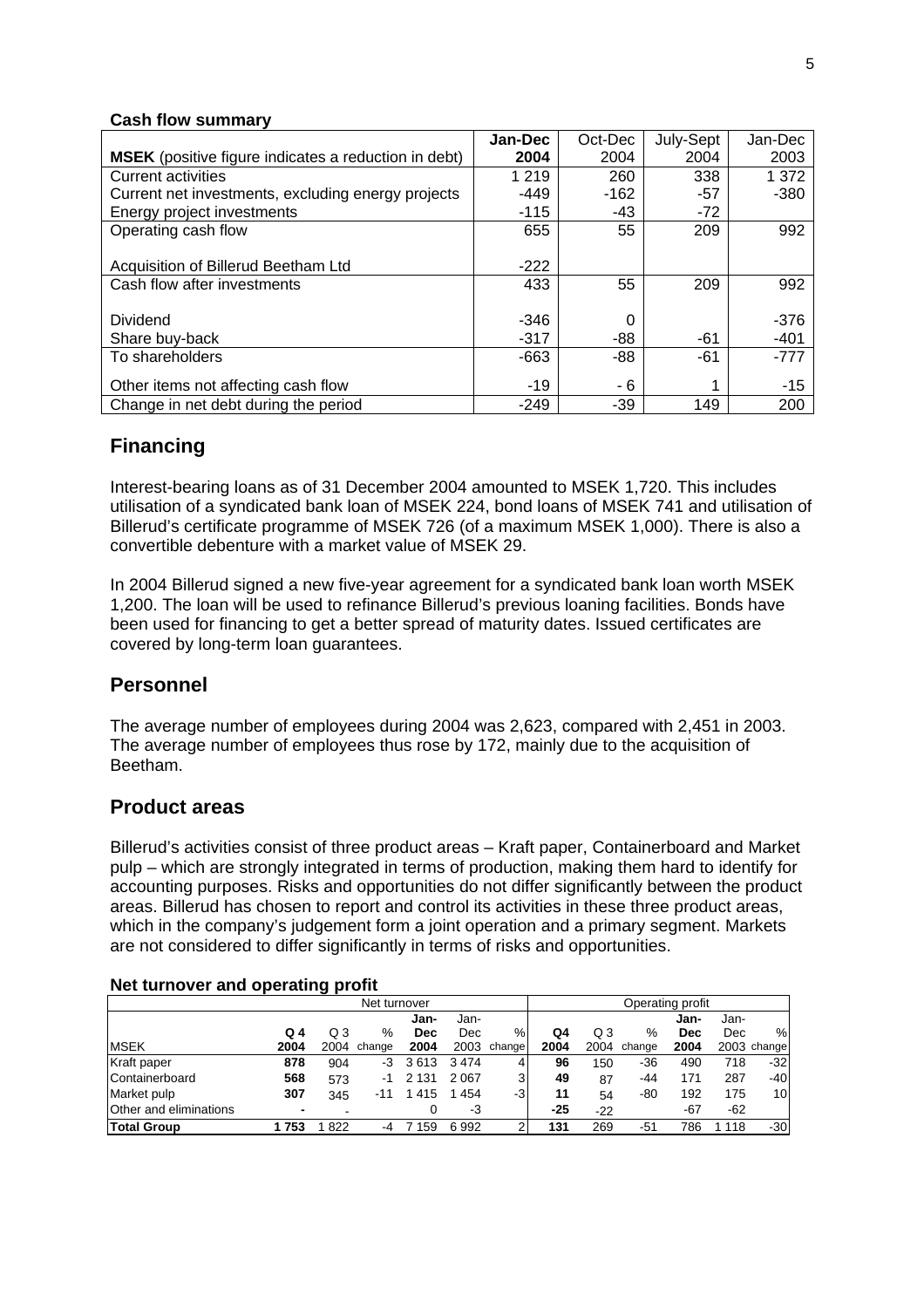#### *Kraft paper*

#### *Final quarter*

The operating profit for the quarter was MSEK 96, down MSEK 54, or 36%, on the previous quarter mainly due to unfavourable exchange rates including the effects of currency hedging, but also due to a changed product mix and higher costs.

#### *Full year 2004*

Compared with the previous year the operating profit was down 32% to MSEK 490. Deliveries were up 11%, of which 7 percentage points was due to Beetham. Unfavourable exchange rates and somewhat lower average sales prices explain the fall in profit.

#### *Containerboard*

#### *Final quarter*

The operating profit for the quarter was MSEK 49, down MSEK 38, or 44%, on the previous quarter mainly due to unfavourable exchange rates including the effects of currency hedging.

#### *Full year 2004*

The operating profit was MSEK 171, down 40% on 2003 due to unfavourable exchange rates and somewhat lower average sales prices.

#### *Market pulp*

#### *Final quarter*

The operating profit for the quarter was MSEK 11, down MSEK 43, or 80%, on the previous quarter. The fall was due to unfavourable exchange rates and lower pulp prices in USD. The prices and exchange rates at the end of 2004 meant that the operating profit for market pulp was approximately zero when the effects of currency hedging are excluded.

#### *Full year 2004*

Deliveries declined by 3% compared with 2003 due to internal deliveries being made to the Beetham mill. The operating profit reached MSEK 192, up 10% on 2003 mainly due to higher prices in USD, although unfavourable exchange rates cut into the improvement.

### **Parent company**

Billerud AB comprises the Gruvön mill, the sales organisation for the Nordic markets and markets outside Europe, and head office functions.

Net turnover in 2004 amounted to MSEK 3,108. The profit after financial items amounted to MSEK 206. Fixed-asset investments, excluding shares, amounted to MSEK 322. The average number of employees was 1,188. Liquid assets and short-term investments amounted to MSEK 314.

### **Organisational review**

In the autumn of 2004 Billerud began a review of its organisation. As part of a project, working methods and processes will be reviewed, partly in order to gain greater uniformity in the way the company's different units work. Other purposes of the project are to ensure that the company has the right competence and to reduce costs by at least MSEK 250, corresponding to an increase in efficiency of 20 percent.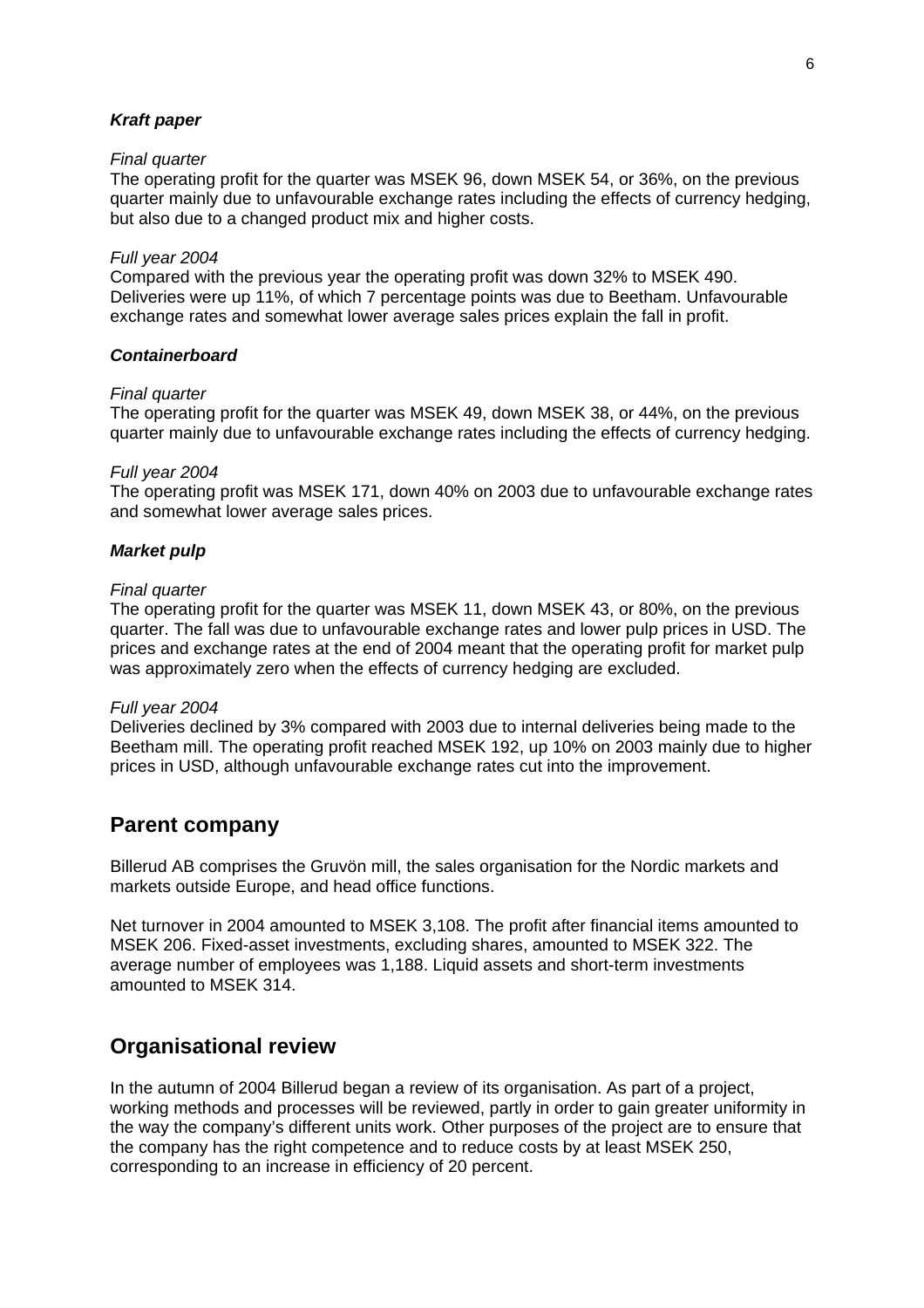The design of the future organisation is expected to be completed by April 2005. A decision will then be made as to how and when the new organisation will be introduced. According to current assessments the completion of the project will take around three years.

### **Introduction of IFRS**

From 2005 Billerud will follow the International Financial Reporting Standards/ International Accounting Standards (IFRS/IAS). During the transfer Billerud is affected by IAS 19 Employee Benefits, IAS16 Property Plant and Equipment, IFRS 3 Business Combinations, and IAS 39 Financial Instruments; Recognition and Measurement.

IAS 19 Employee Benefits is being applied by Billerud from 1 January 2004.

To comply with IAS16 T Property Plant and Equipment, Billerud will start using component depreciation. The transfer to this method according to IFRS is not judged to have any material effect on the opening balance on 1 January 2004 and the closing balance on 31 December 2004.

The application of IFRS 3 Business Combinations produces an effect for Billerud from the acquisition of Billerud Beetham in 2004. The net profit for 2004 and shareholders' equity at the end of 2004, in accordance with IFRS, will be affected by MSEK 5.

IAS 39 Financial Instruments; Recognition and Measurement will be applied from 1 January 2005. In accordance with IAS 39 all financial instruments shall be identified and given a market value at the closing date, which means that, for example, currency derivatives, interest rate swaps and electricity derivatives shall be booked on the balance sheet. It is judged that the effects will increase shareholders' equity on 1 January 2005 by MSEK 42, after calculated tax effects.

### **Buy-back and withdrawal of shares and share distribution**

The Annual General Meeting held on 5 May 2004 voted to write down the company's share capital by withdrawing 4,657,000 bought back shares. This write-down was completed in September and the share capital now amounts to SEK 665,662,475. There are 53,252,998 shares worth a nominal SEK 12.50 each.

Since the AGM Billerud has bought back a further 1,910,00 shares at an average price of around SEK 115 per share. This buy-back represents around 3.6% of the total number of shares in the company after the write-down.

In 2004 Billerud bought back a total of 2,785,000 shares worth a total of MSEK 317 and corresponding to an average price of SEK 114 per share.

As of 31 December 2004 the distribution of shares was as follows:

| Registered amount of shares                     | 53 252 998 |
|-------------------------------------------------|------------|
| Bought-back shares in company ownership         | $-1910000$ |
| Shares on the market                            | 51 342 998 |
| Convertible debenture loan (on full conversion) | 268 047    |
| Shares on the market (after full conversion)    | 51 611 045 |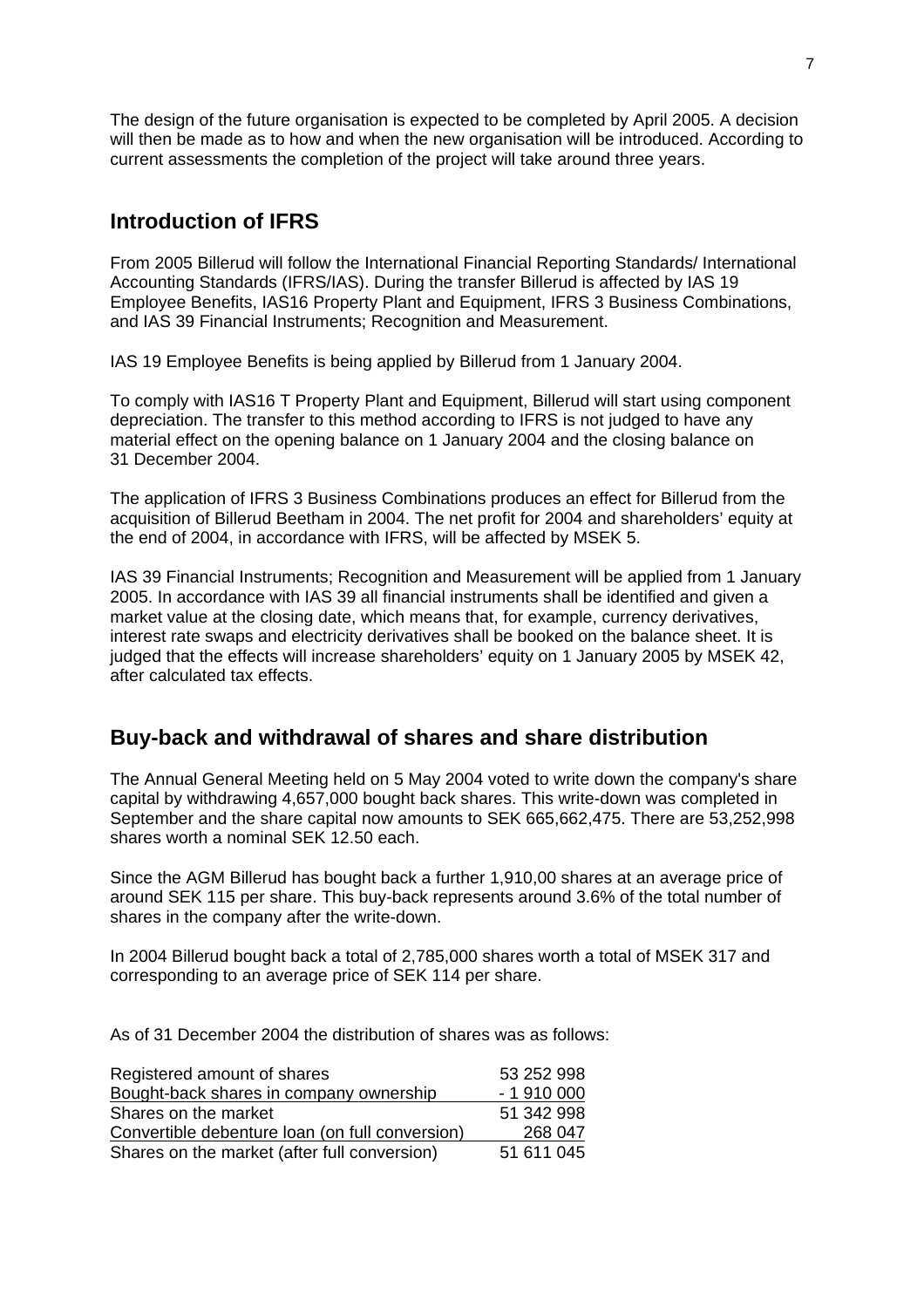As of 31 December 2004 according to the VPC (the Securities Register Centre) register, the ten largest shareholders in Billerud were as follows (excluding shares owned by the company itself).

|                                        | No. of shares | Proportion of shares on<br>market, % |
|----------------------------------------|---------------|--------------------------------------|
| Owner/nominee/bank                     | (millions)    | (shares = votes)                     |
| Handelsbanken Funds                    | 1.6           | 3.0                                  |
| <b>DWS Investment</b>                  | 1.6           | 3.0                                  |
| <b>GMO Funds</b>                       | 1.5           | 2.9                                  |
| <b>Mellon Funds</b>                    | 1.5           | 2.9                                  |
| JP Morgan Chase                        | 1.3           | 2.6                                  |
| SEB Funds/SEB Trygg Liv/SEB Securities | 1.1           | 2.2                                  |
| AFA Försäkringar                       | 0.9           | 1.9                                  |
| Odin Funds                             | 0.7           | 1.3                                  |
| <b>Northern Trust</b>                  | 0.7           | 1.3                                  |
| Länsförsäkringar Funds                 | 0.6           | 1.3                                  |
| <b>Total 10 largest</b>                | 11.5          | 22.3                                 |
| Total no. of shares on the market      | 51.3          | 100                                  |

### **Acquisition of Billerud Beetham**

Billerud acquired the UK packaging paper company Henry Cooke Ltd on 27 February 2004. The name of the company was changed to Billerud Beetham Ltd and it was consolidated in the Billerud Group from March 2004.

The sum paid for the shares and assumed net liabilities in the company amounted to MSEK 209. Of the assumed capital employed around MSEK 82 was working capital. The cash flow statement includes, in addition to the settlement sum, around MSEK 6 in overheads relating to the acquisition, mainly in the form of stamp tax and fees to advisors, plus MSEK 7 for the conclusion of an agency agreement and other costs associated with the creation of a shared marketing organisation with Billerud.

All deliveries from Beetham are of kraft paper. Beetham buys market pulp from Billerud's other mills. In 2004 (10 months only) Beetham's net effect on Billerud's sales was around MSEK 250 and the net effect on deliveries was around 12,000 tonnes. Deliveries of kraft paper from Beetham amounted to 35,000 tonnes and deliveries of market pulp from Billerud's Swedish mills to Beetham amounted to 23,000 tonnes.

### **Annual General Meeting, share dividend, etc.**

Billerud AB's Annual General Meeting will take place at 4 p.m. on Tuesday 5 May 2005 at Aula Magna at Stockholm University. An announcement will be made in the Swedish press four weeks before the meeting at the latest. The Annual Report will be distributed by early April and will also be available on the company's website from that time.

Billerud's Board proposes a dividend for 2004 of SEK 6.50 per share. The Board will also propose that the meeting authorise a further buy-back of Billerud shares.

It is proposed that the record date for the right to receive the dividend be set to 9 May 2005. It is expected that payment from VPC (the Securities Register Centre) will take place on Thursday 12 May 2004.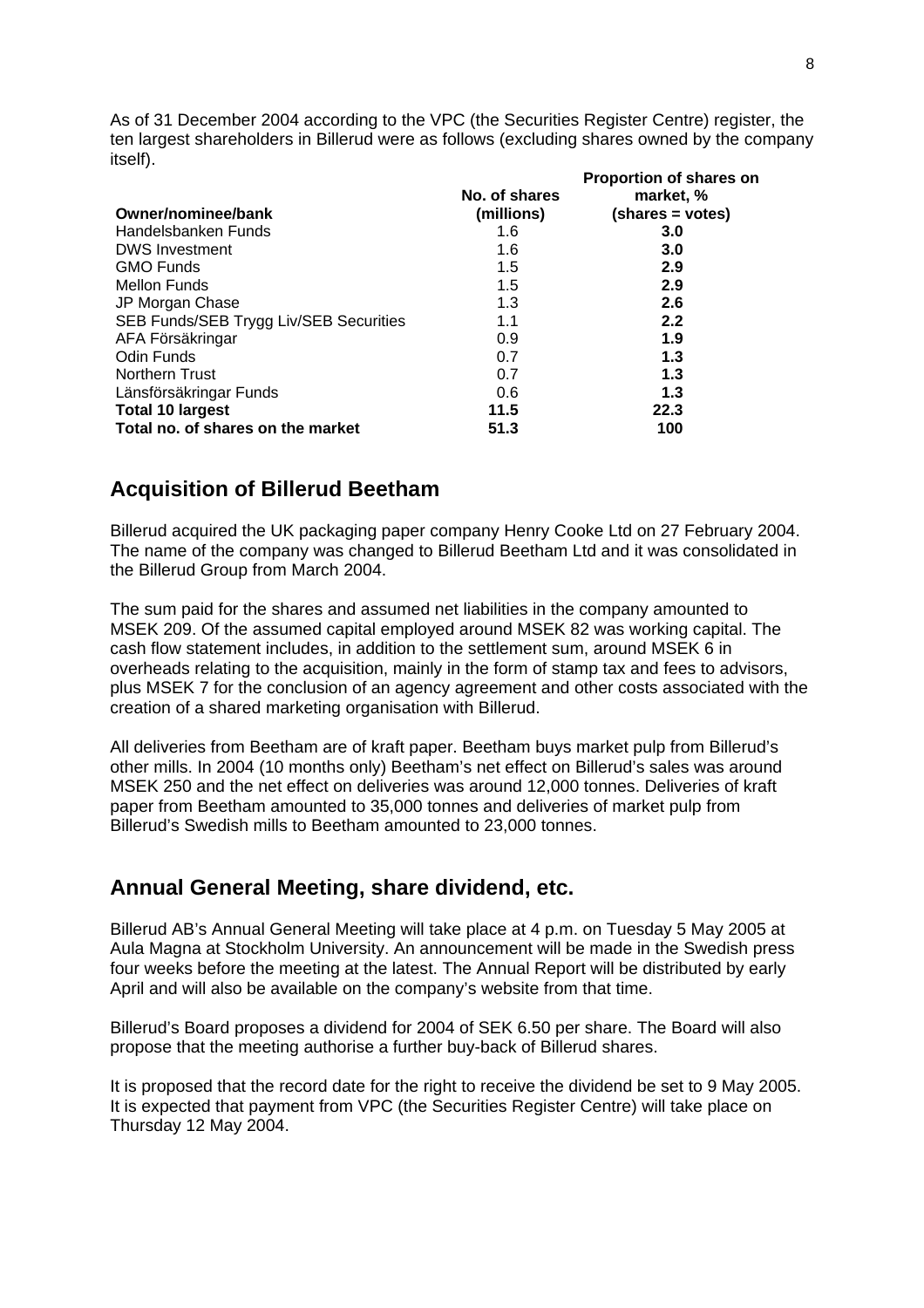### **Outlook**

Deliveries in 2005 are expected to continue at around the same level as 2004.

The price of long fibre sulphate pulp is currently around USD 620 per tonne. The announced increase to USD 660 is expected to come into effect in February. Further increases are then expected up to the mid point of the year. Higher pulp prices will normally effect packaging paper prices upwards. The continued progress of the business cycle is however uncertain.

A heavy storm at the start of January 2005 caused significant damage to forests in southern Sweden. It is hard to assess the impact on Billerud's wood costs. Other costs are expected to remain at around the same level in 2005 as in 2004.

Changes in exchange rates, based on entered forward hedging contracts and with continued stable rates at today's level for the remainder of the year, are expected to have a negative impact on operating profit of MSEK 300 in 2005 compared with 2004.

Stockholm, Sweden 27 January 2004 Billerud AB (publ)

*The Board of Directors* 

**Interim reports**  First quarter 2005 Second quarter 2005 Third quarter 2005

26 April 2005 26 July 2005 26 October 2005

The AGM will be held on 3 May 2005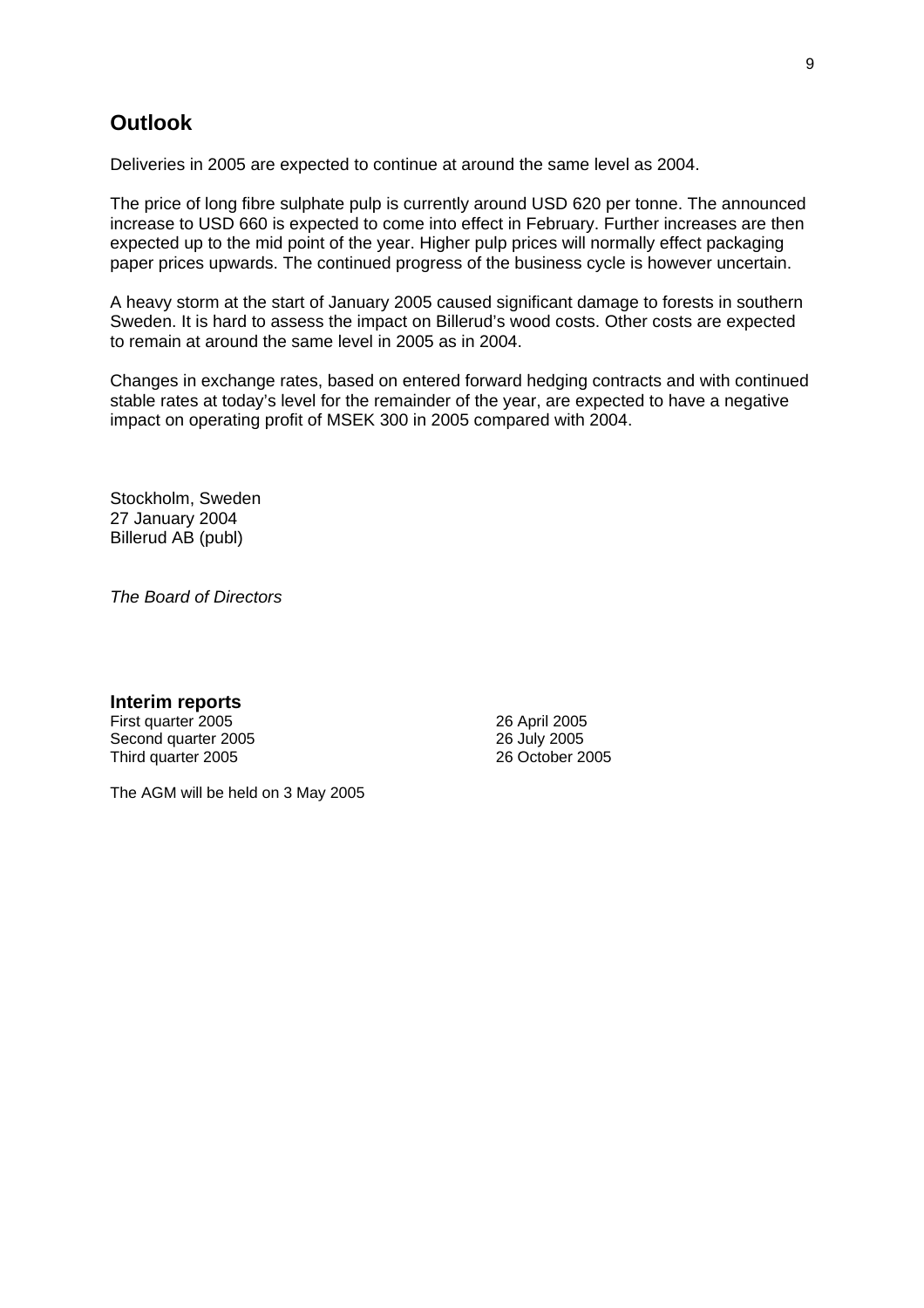### **Billerud Group CONSULSE 2008 Supplement**

#### **Accounting principles**

*The accounts are prepared in accordance with the recommendations of the Swedish Financial Accounting Standards Council, and this report is drawn up in accordance with the Council's recommendation RR20. Concerning recommendation RR25 (Reporting for segments – line of business and geographic area) see comments under Product areas on page 5 of this report. Most of Billerud's pension plans are benefit-related. From 2004 Billerud will implement recommendation RR29 – Remuneration to employees. These rules are based on IAS 19 and the effect of changing principles has been reported directly under shareholders' equity as of 1 January 2004. Adapting to this recommendation is described in the specification of the change in shareholders' equity below. For details of accounting principles and definitions of key figures, see the 2003 Annual Report pages 46-49 and page 57.* 

| <b>Profit and Loss Account</b>                                   |         |                   | 3 months         |                 |                 | <b>Full year</b>  |         |
|------------------------------------------------------------------|---------|-------------------|------------------|-----------------|-----------------|-------------------|---------|
|                                                                  |         | Oct-Dec July-Sept | Apr-Jun          | Jan-Mar         | Oct-Dec         | Jan-Dec           | Jan-Dec |
| <b>MSEK</b>                                                      | 2004    | 2004              | 2004             | 2004            | 2003            | 2004              | 2003    |
| Net turnover                                                     | 1753    | 1822              | 1764             | 1820            | 1689            | 7 1 5 9           | 6992    |
| Other income                                                     | 3       | 2                 | 2                | 2               | 2               | 9                 | 10      |
| <b>Operating income</b>                                          | 1756    | 1824              | 1766             | 1822            | 1691            | 7 1 6 8           | 7 0 0 2 |
| Raw materials and consumables                                    | -741    | $-709$            | $-651$           | $-665$          | $-620$          | $-2766$           | $-2439$ |
| Change in stock                                                  | 24      | 36                | $-11$            | $-36$           | 43              | 13                | 28      |
| Other external expenses                                          | $-467$  | $-464$            | $-472$           | $-476$          | $-458$          | $-1879$           | $-1869$ |
| Staff expenses                                                   | $-352$  | $-312$            | $-367$           | $-319$          | $-305$          | $-1350$           | $-1224$ |
| Depreciation                                                     | $-89$   | $-106$            | $-104$           | $-101$          | $-96$           | $-400$            | $-380$  |
| <b>Operating expenses</b>                                        | $-1625$ | $-1555$           | $-1605$          | $-1597$         | $-1436$         | $-6382$           | $-5884$ |
| <b>Operating profit</b>                                          | 131     | 269               | 161              | 225             | 255             | 786               | 1 1 1 8 |
| Financial items                                                  | $-15$   | $-18$             | $-21$            | $-20$           | $-17$           | $-74$             | $-76$   |
| <b>Profit after financial items</b>                              | 116     | 251               | 140              | 205             | 238             | 712               | 1 0 4 2 |
| Tax                                                              | $-31$   | $-70$             | $-39$            | $-58$           | -66             | $-198$            | $-294$  |
| Net profit for the period                                        | 85      | 181               | 101              | 147             | 172             | 514               | 748     |
| Earnings per share, SEK<br>Earnings per share after full         | 1.65    | 3.46              | 1.91             | 2.73            | 3.10            | 9.75              | 13.13   |
| conversion, SEK                                                  | 1.64    | 3.44              | 1.90             | 2.72            | 3.09            | 9.72              | 13.09   |
| <b>Balance Sheet</b>                                             |         | 31 Dec            | 30 Sept          | 30 Jun          | 31 Mar          | 31 Dec            |         |
| <b>MSEK</b>                                                      |         | 2004              | 2004             | 2004            | 2004            | 2003              |         |
| <b>Fixed assets</b>                                              |         | 4710              | 4585             | 4567            | 4 5 20          | 4 3 6 4           |         |
| <b>Stocks</b>                                                    |         | 749               | 703              | 710             | 704             | 690               |         |
| Accounts receivable                                              |         | 1 1 2 8           | 1 2 4 4          | 1 1 9 7         | 1 2 2 6         | 1 0 8 3           |         |
| Other current assets                                             |         | 170               | 198              | 183             | 155             | 154               |         |
| Cash, bank balances and short-term investments                   |         | 378               | 588              | 543             | 679             | 353               |         |
| <b>Total assets</b>                                              |         | 7 1 3 5           | 7 3 1 8          | 7 200           | 7 2 8 4         | 6644              |         |
| Shareholders' equity                                             |         | 3 0 4 2           | 3 0 4 7          | 2928            | 3 2 4 5         | 3 2 0 4           |         |
| Interest-bearing provisions                                      |         | 148               | 124              | 121             | 123             | 108               |         |
| Non-interest-bearing provisions                                  |         | 1 187             | 1 1 5 0          | 1 0 0 6         | 1017            | 973               |         |
| Interest-bearing liabilities                                     |         | 1720              | 1898             | 2 0 0 6         | 1867            | 1 4 7 0           |         |
| Accounts payable                                                 |         | 487               | 528              | 495             | 414             | 383               |         |
| Other, non-interest-bearing liabilities                          |         | 551               | 571              | 644             | 618             | 506               |         |
| Total shareholders' equity, provisions and<br><b>liabilities</b> |         | 7 1 3 5           | 7318             | 7 200           | 7 2 8 4         | 6644              |         |
| Specification of change in equity<br><b>MSEK</b>                 |         | Jan-Dec<br>2004   | Jan-Sept<br>2004 | Jan-Jun<br>2004 | Jan-Mar<br>2004 | Full year<br>2003 |         |
| Opening equity                                                   |         | 3 2 0 4           | 3 2 0 4          | 3 2 0 4         | 3 2 0 4         | 3233              |         |
| Adapting to recommendation RR 29 of the                          |         |                   |                  |                 |                 |                   |         |
| Swedish Financial Accounting Standards Council                   |         | $-10$             | $-10$            | $-10$           | $-10$           |                   |         |
| Adjusted opening equity                                          |         | 3 1 9 4           | 3 1 9 4          | 3 1 9 4         | 3 1 9 4         | 3 2 3 3           |         |
| Net profit for the period                                        |         | 514               | 429              | 248             | 147             | 748               |         |
| Dividend                                                         |         | $-346$            | $-346$           | $-346$          |                 | $-376$            |         |
| Share buy-back                                                   |         | $-317$            | $-229$           | $-168$          | -96             | $-401$            |         |
| Exchange rate differences in equity                              |         | -3                | $-1$             |                 |                 |                   |         |
| <b>Closing equity</b>                                            |         | 3 0 4 2           | 3 0 4 7          | 2928            | 3 2 4 5         | 3 2 0 4           |         |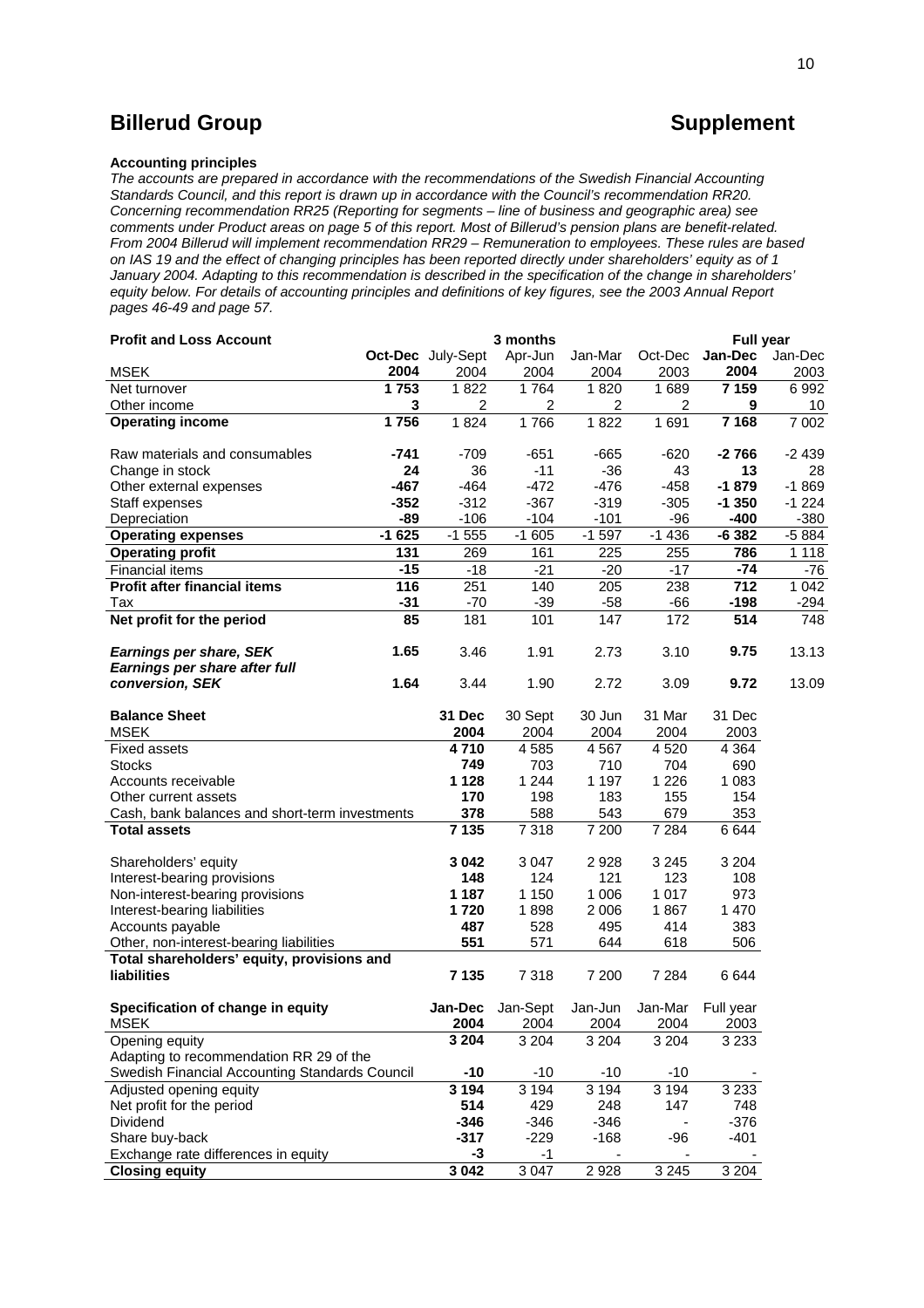| <b>Cash Flow Statement</b>                  | Oct-Dec | Oct-Dec | Jan-Dec | Jan-Dec |
|---------------------------------------------|---------|---------|---------|---------|
| MSEK                                        | 2004    | 2003    | 2004    | 2003    |
| Operating surplus, etc 1)                   | 225     | 349     | 1 191   | 1494    |
| Change in working capital, etc.             | 26      | 57      | 94      | 79      |
| Net financial items, taxes, etc.            | 9       | -4      | -66     | -201    |
| Cash flow from operating activities         | 260     | 402     | 1 2 1 9 | 1 372   |
| Investment in fixed assets                  | -206    | -76     | -568    | -381    |
| Acquisition of Henry Cooke Ltd              |         |         | -222    |         |
| Disposal of fixed assets                    | 1       |         | 4       |         |
| <b>Cash flow from investment activities</b> | -205    | -76     | -786    | -380    |
|                                             |         |         |         |         |
| Change in interest-bearing debt             | -175    | -256    | 258     | -458    |
| Dividend                                    |         |         | -346    | -376    |
| Share buy-back                              | -88     | -260    | -317    | -401    |
| Cash flow from financing activities         | $-263$  | -516    | -405    | $-1235$ |
| Total cash flow (= change in liguid assets) | -208    | -190    | 28      | $-243$  |
| Liquid assets at the beginning of the year  | 588     | 543     | 353     | 596     |
| Exchange rate differences in liquid assets  | -2      |         | -3      |         |
| Liquid assets at the end of the period      | 378     | 353     | 378     | 353     |

1) The amount for January-December 2004 includes an operating profit of MSEK 786, returned depreciation of MSEK 400 and other items of MSEK 5.

| <b>Key figures</b>                                 | Jan-Dec<br>2004 | Jan-Sept<br>2004 | Jan-Jun<br>2004 | Jan-Mar<br>2004 | Jan-Dec<br>2003 |
|----------------------------------------------------|-----------------|------------------|-----------------|-----------------|-----------------|
| Margins                                            |                 |                  |                 |                 |                 |
| Gross margin, %                                    | 17              | 18               | 16              | 18              | 21              |
| Operating margin, %                                | 11              | 12               | 11              | 12              | 16              |
| Return (rolling 12 months)                         |                 |                  |                 |                 |                 |
| Return on capital employed, %                      | 17              | 20               | 20              | 23              | 24              |
| Return on equity, %                                | 17              | 19               | 19              | 21              | 23              |
| Return on equity after full conversion, %          | 17              | 19               | 19              | 21              | 23              |
| Capital structure at end of period                 |                 |                  |                 |                 |                 |
| Capital employed, MSEK                             | 4511            | 4 4 7 7          | 4 5 0 6         | 4551            | 4 4 2 4         |
| Shareholders' equity, MSEK                         | 3 0 4 2         | 3 0 4 7          | 2928            | 3 2 4 5         | 3 2 0 4         |
| Interest-bearing net debt, MSEK                    | 1469            | 1 4 3 0          | 1579            | 1 306           | 1 2 2 0         |
| Net debt/equity ratio, times                       | 0,48            | 0,47             | 0,54            | 0,40            | 0,38            |
| Net debt/equity ratio after full conversion, times | 0,47            | 0,46             | 0,52            | 0,39            | 0,37            |
| Equity ratio, %                                    | 43              | 42               | 41              | 45              | 48              |
| Equity ratio after full conversion, %              | 43              | 42               | 41              | 45              | 49              |
| Per share                                          |                 |                  |                 |                 |                 |
| Earnings per share, SEK                            | 9.75            | 8.09             | 4.64            | 2.73            | 13.13           |
| Average no. of shares, '000                        | 52735           | 53 064           | 53 393          | 53 800          | 56 990          |
| Earnings per share after full conversion, SEK      | 9.72            | 8.06             | 4.63            | 2.72            | 13.09           |
| Average no. of shares, '000                        | 53 004          | 53 332           | 53 661          | 54 068          | 57 258          |
| Per share at end of period                         |                 |                  |                 |                 |                 |
| Equity per share, SEK                              | 59.24           | 58.46            | 55.61           | 60.93           | 58.19           |
| No. of shares, '000                                | 51 343          | 52 120           | 52 650          | 53 253          | 54 128          |
| Equity per share after full conversion, SEK        | 59.50           | 58.72            | 55.87           | 61.16           | 59.42           |
| No. of shares, '000                                | 51 611          | 52 388           | 52 918          | 53 5 21         | 54 396          |
| Gross investments, MSEK                            | 568             | 362              | 232             | 79              | 381             |
| Acquisition of Henry Cooke Ltd                     | 222             | 222              | 222             | 222             |                 |
| Average number of employees                        | 2623            | 2628             | 2 5 5 8         | 2 4 6 3         | 2451            |